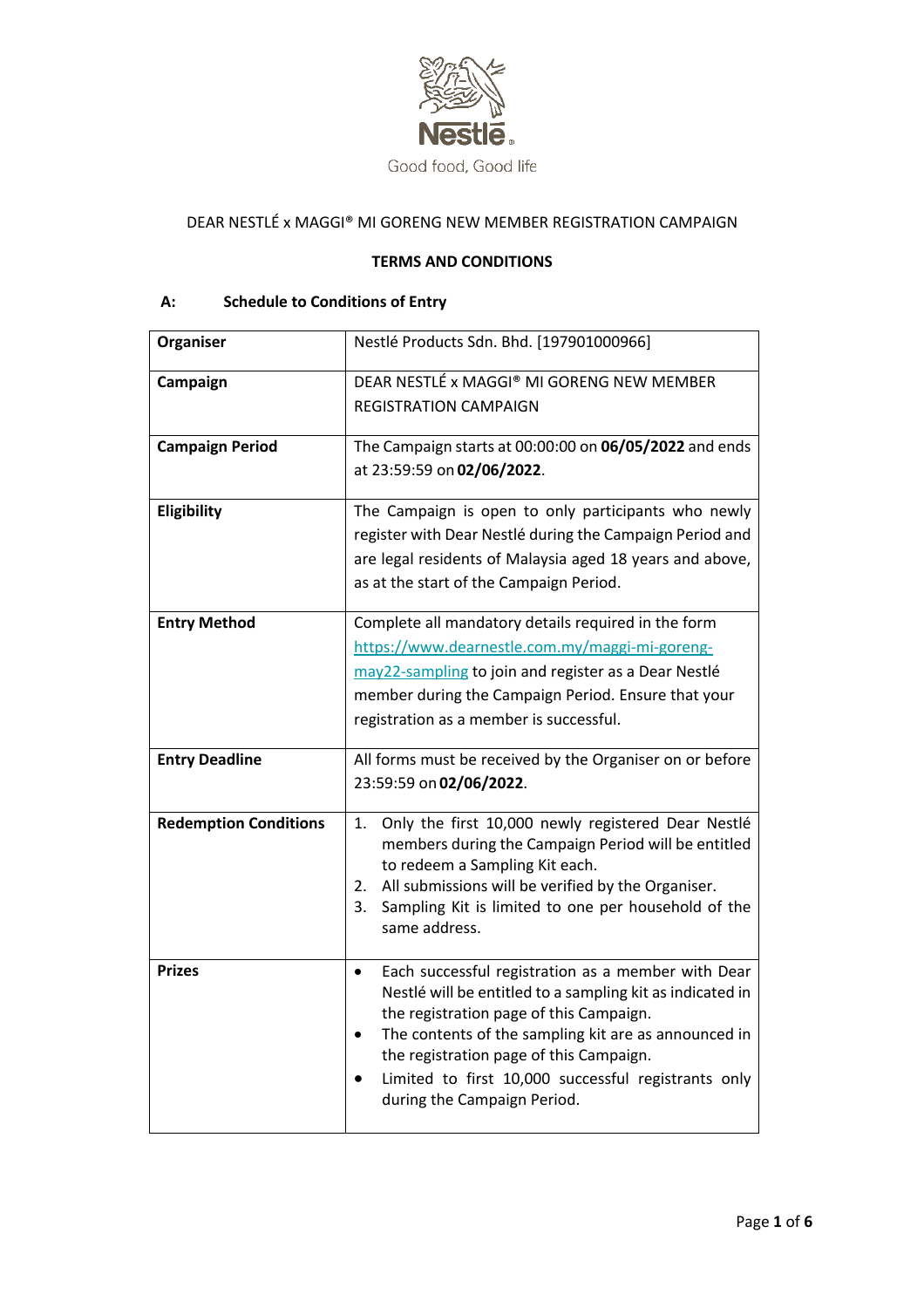| <b>Delivery Date</b> | The Prize will be delivered to the mailing address<br>$\bullet$ |
|----------------------|-----------------------------------------------------------------|
|                      | provided within four (4) to six (6) weeks after the end         |
|                      | date of the Campaign.                                           |
|                      | All deliveries will only be processed during working            |
|                      | days                                                            |

*This Schedule to Conditions of Entry must be read together with the Conditions of Entry, collectively "Terms and Conditions", and shall be binding on all participants (and the parent/legal guardian of the participant, in the case of a minor participant) who participate in this Campaign (hereinafter referred to as "Participants", "Participant", "You", "you", "your").* 

# **B: Conditions of Entry**

# **1. Introduction**

- 1.1 This Conditions of Entry are to be read together with the Schedule to Conditions of Entry. To the extent that there is any inconsistency between the Conditions of Entry and the Schedule to Conditions of Entry, the Schedule to Conditions of Entry prevails. The Conditions of Entry and the Schedule to Condition of Entry shall collectively be referred to as the "Terms and Conditions". Each capitalized term not otherwise defined herein shall have the meaning ascribed to such term in the Schedule to Conditions of Entry. Defined terms will be used singular or plural as the case may be.
- 1.2 The Organiser reserves the right in its sole discretion, without prior notice, and without any liability to any person, at any time to change the Terms and Conditions including to change the Campaign Period, make Prize substitutions, cancel, terminate or suspend the Campaign in whole or in part. In the event of any changes to the Terms and Conditions, Participants agree that their continued participation in the Campaign will constitute their acceptance of the Terms and Conditions (as changed).
- 1.3 The Organiser's decision on all matters relating to the Campaign including judging and selection of winners will be final, binding and conclusive on all Participants, and no correspondence or appeals will be entertained.

#### **2. Campaign Entries**

- 2.1 By submitting an entry to the Campaign, Participants are deemed to have understood and agreed to be bound by the Terms and Conditions.
- 2.2 All costs and expenses incurred and/or arising from the participation in the Campaign, including without limitation, telecommunications, network, Short Messaging Services, postal and all such other charges and out-of-pocket expenses as may be incurred by a Participant during or in connection with the Campaign shall be borne by the Participant.
- 2.4 Proof of submission of an entry is not proof of receipt, and the Organiser shall not be liable for any delay, lost, damaged and/or non-receipt of submissions. The Organiser is not responsible for any error, omission, interruption, deletion, defect, delay in operation or transmission, communications line failure, theft or destruction, unauthorized access to, or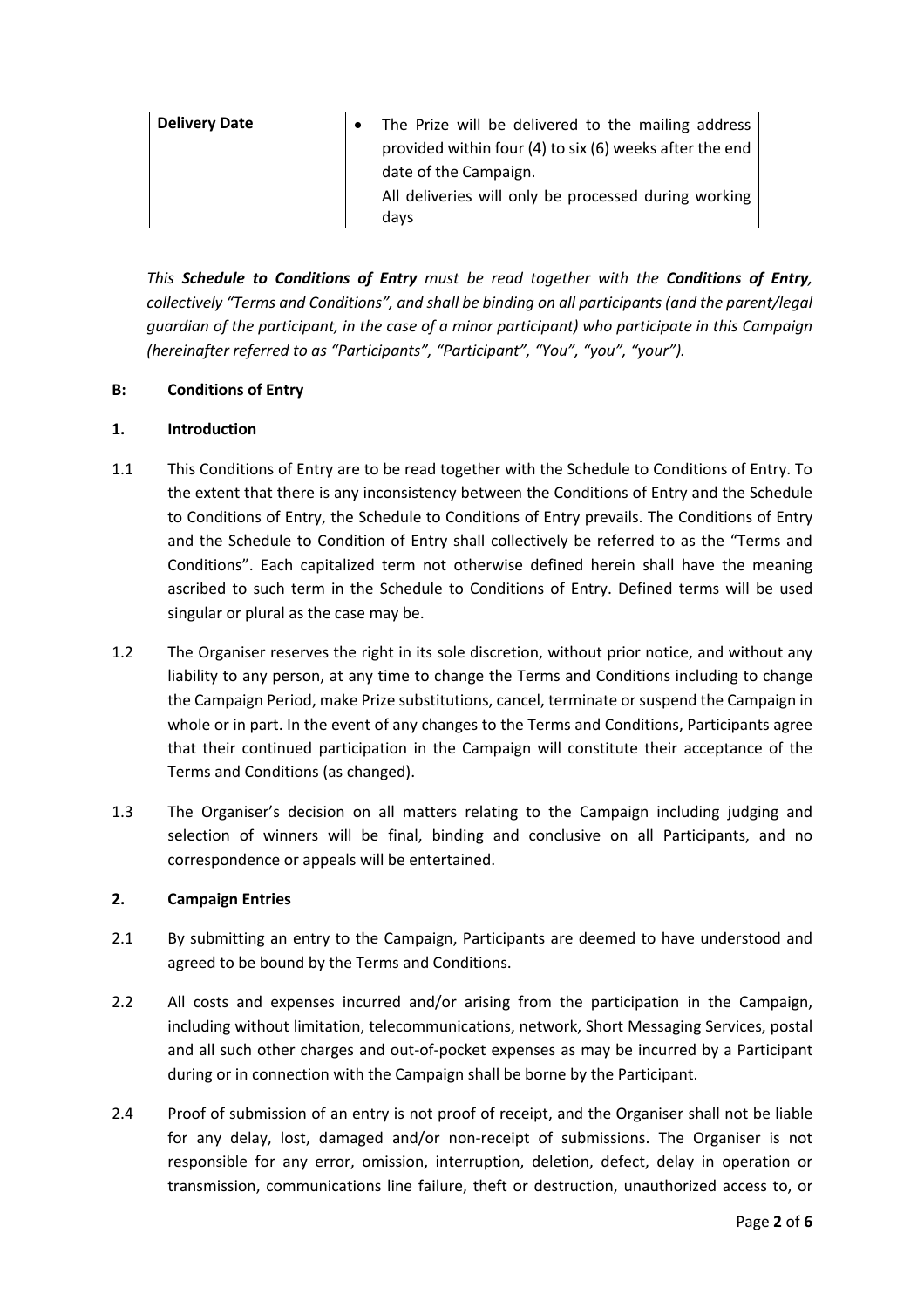alteration of, user or member communications, or any problems or technical malfunction of our telecommunications network or lines, computer online systems, servers or providers, computer equipment, software, failure of e-mail or players on account of technical problems or traffic congestion on the Internet.

#### **3. Eligibility**

- 3.1 Where the eligibility age prescribed in the Schedule to Conditions of Entry is below the age of eighteen (18), Participants are required to obtain the written consent (in such form as may be prescribed by the Organiser), from their parents/legal guardians before participating in the Campaign and submitting any personal information.
- 3.2 The Organiser may require a Participant to provide proof of eligibility to participate in the Campaign including without limitation, identification documents, and the written consent of parents/legal guardians in the case of Participants below the age of eighteen (18) years.

# **4. Ineligibility**

The following groups of persons shall not be eligible to participate in the Campaign:

- (a) Employees of the Organiser and its group of companies and their immediate family members (spouse, children, parents, siblings, and their spouses); and
- (b) Employees of the Organiser's agencies associated with the Campaign and their immediate families (spouse, children, parents, siblings, and their spouses).

### **5. Disqualification**

- 5.1 The following entries will be disqualified:
	- (b) unclear, incomplete, duplicate, copies, illegible or incorrect entries; and/or
	- (b) entries that violate the Terms and Conditions, any applicable laws and/or regulations.
- 5.2 In addition, the Organiser reserves the right to disqualify any Participant that:
	- (a) undermines, has or attempted to undermine the operation of the Campaign by fraud, cheating or deception; and/or
	- (b) are not eligible or unable to provide proof of eligibility to participate in the Campaign for verification by Organiser when requested.
- 5.3 In the event of a disqualification after a Prize has been awarded, the Organiser reserves the right to demand for the return of the Prize or payment of its value from the disqualified Participant.

#### **6. Prizes**

6.1 The Organiser, its agents, sponsors and representatives shall have no liability to any Participant who defaults in collecting the Prizes in accordance with the Prize Claim/Delivery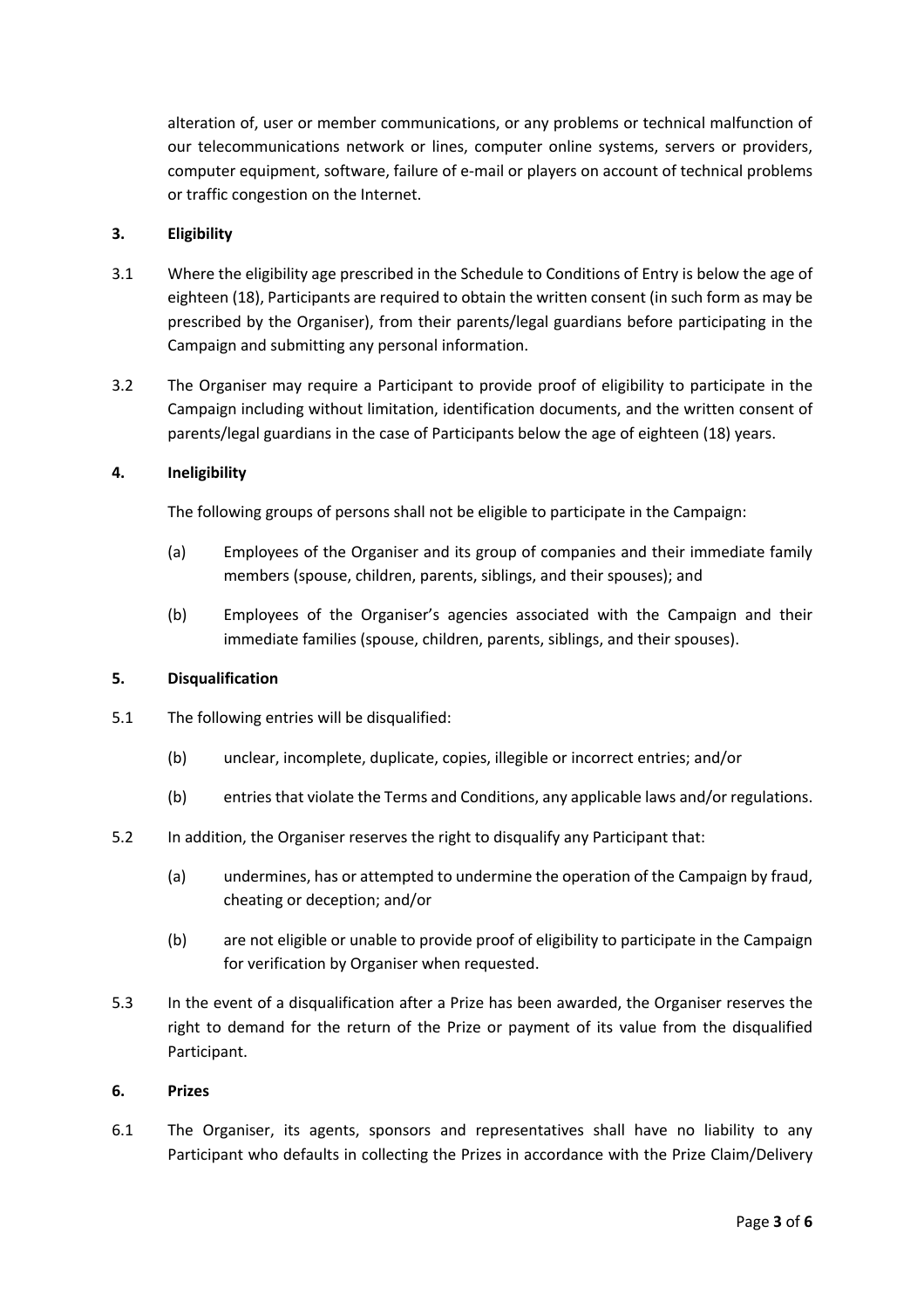Date in any respect whatsoever. The Organiser reserves the right to determine how uncollected Prizes will be dealt with.

- 6.2 Prizes are strictly not transferable, assignable, exchangeable or redeemable by the Participant in any other form or manner other than that specified by the Organiser.
- 6.3 Any additional costs not specifically stated in the Schedule to Conditions of Entry in relation to a Prize shall be the responsibility of the Winner.
- 6.4 All Prizes must be taken according to the terms and conditions of the Organiser, its agent. sponsor or third party providing the Prizes.

# (a) **Tickets to an Event**:

The Organiser is not liable for any cancellation or re-scheduling that may prevent a Prize fulfilment. Tickets can only be used on the date(s) specified on the ticket.

# (b) **Travel/Holiday Prizes**:

If travel is offered as a Prize, flights and accommodation are subject to availability at time of booking. The Prize must be taken in accordance with the dates and destinations specified by the Organiser, its agent or sponsors. Additional spending money, meals, taxes, valid passports, visas, transport to & from departure point additional transfers, insurance & all other ancillary costs not specifically stated in the Schedule to Conditions of Entry are the responsibility of the Winner.

- 6.5 Prize(s) are given out on an "as it is" basis. The Prize shall be used/taken entirely at the risk of the Participants and the Organiser excludes all warranties and liabilities in connection with the Prize to the fullest extent permitted by law.
- 6.6 Prizes must be claimed in person unless the Organiser prescribes other modes of collection.
- 6.7 Where a Participant is under the age of 18 years of age and is declared a Prize winner, the Participant must be accompanied by their parent/legal guardian throughout the Prize fulfilment.

#### **7. Publicity**

The Organiser may use a Participant's entry including without limitation, photos, drawings, text, and any other content or information submitted for purposes of the Campaign (collectively the "Materials"), and the Participant's name, and/or likeness, for advertising, publicity and promotion of any goods or services of the Organiser, for an unlimited time throughout the world without compensation, and in any media. The Participant shall do all things necessary to give effect to this if requested by the Organiser.

# **8. Intellectual Property Rights**

The Participant agrees that all intellectual property rights in any contents and/or materials submitted, made or created by the Participant in connection with the Campaign and any derivative works arising therefrom will perpetually and unconditionally be vested in, assigned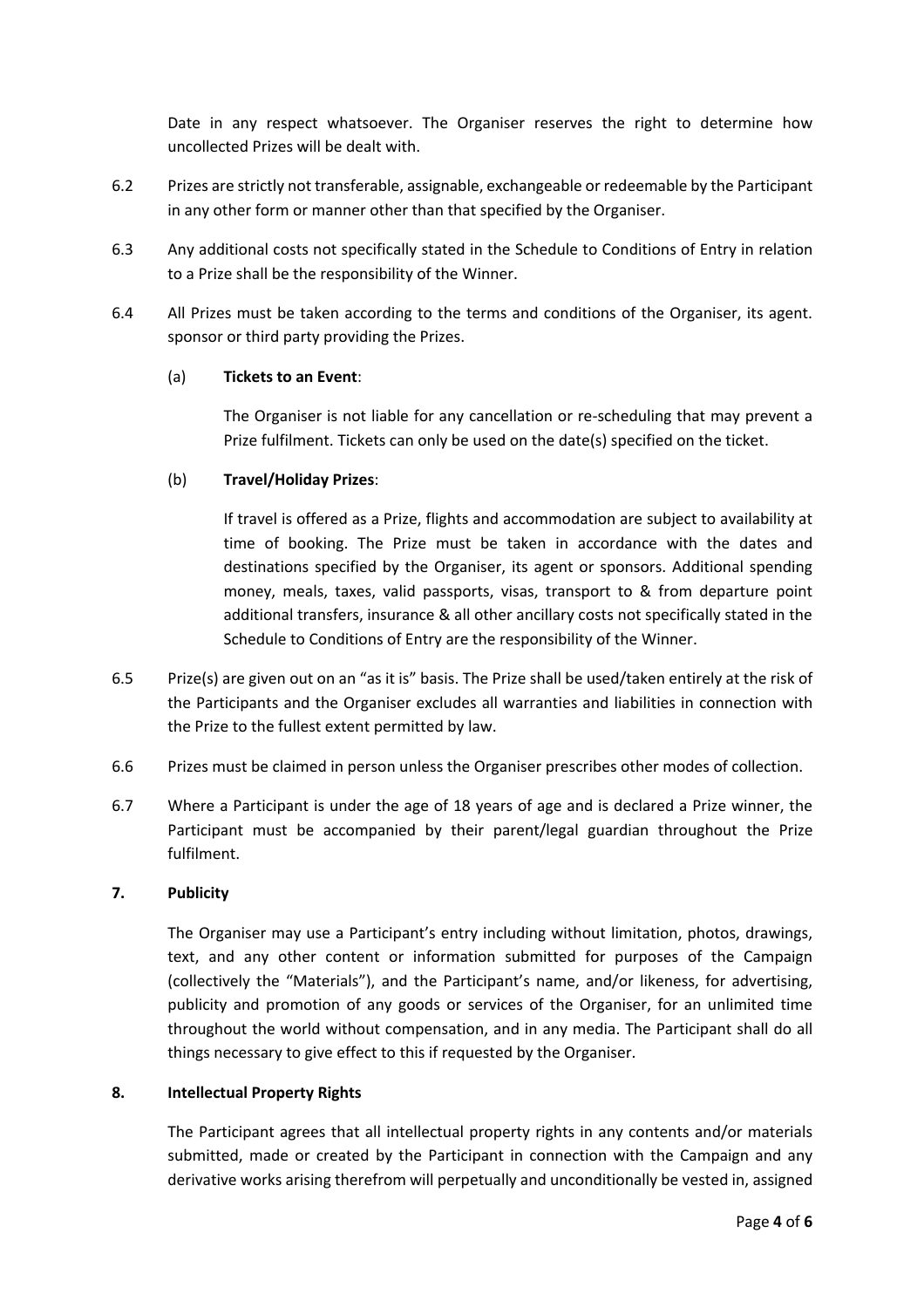to and owned by the Organiser. The Organiser has the right to use and modify such materials or works in any way it deems fit without compensation to the Participant and the Participant waives all rights he or she may have in such materials or works.

#### **9. Indemnity**

Each Participant agrees to indemnify, release and hold harmless each of the Organiser, its holding, subsidiary or related companies as defined in the Companies Act 2016 ("Nestlé Malaysia Group"), directors, officers, employees, agents, sponsors and/or representatives against any and all losses, rights, claims, actions and damages (including special, indirect and consequential damages) arising from or incurred as a result of the Participant's participation in the Campaign, acceptance of any Prize, and/or the use of the Participant's entry and/or likeness in connection with the Campaign or violation of the Terms and Conditions,

#### **10. Limitation of Liability**

- 10.1 The Participant's participation in the Campaign shall be at the Participant's own risk.
- 10.2 The Organiser, Nestlé Malaysia Group, its, directors, officers, employees, agents, sponsors and/or representatives shall not be liable to any Participant in respect of any loss or damage whatsoever which is suffered, including but not limited to indirect or consequential loss, or for personal injury suffered or sustained by the Participant arising out of or in connection with the participation by the Participant in the Campaign, as well as the redemption and/or utilisation of any Prize won.

#### **11. General**

- 11.1 The Organiser, its agents, sponsors and/or representatives shall not be liable to perform any of their obligations in respect of the Campaign and the Terms and Conditions where they are unable to do so as a result of circumstances beyond their control and shall not be liable to compensate the Participants in any manner whatsoever in such circumstances.
- 11.2 Any names, trademarks or logos used and or reproduced in any materials (including marketing and promotional materials) in connection with this Campaign, in particular that relates to the Prize, are the properties of their respective owners. This Campaign and the Organiser are not affiliated with, or endorsed or sponsored by, the relevant owners, unless otherwise communicated, and such owners are not part of the Organiser's group of companies
- 11.3 The Participants shall not be entitled to assign any of the rights or sub-contract any of the obligations herein. The Organiser shall be entitled to assign or sub-license the whole or any part of its rights hereunder to any third party as may be determined by the Organiser.
- 11.4 The invalidity, illegality or unenforceability of any terms hereunder shall not affect or impair the continuation in force of the remainder of the Terms and Conditions of the Campaign.
- 11.5 Where the Terms and Conditions of the Campaign is prepared in English and any other language(s) in the event of any inconsistency between the English language and the other language(s), the English language version shall prevail and govern in all respects.